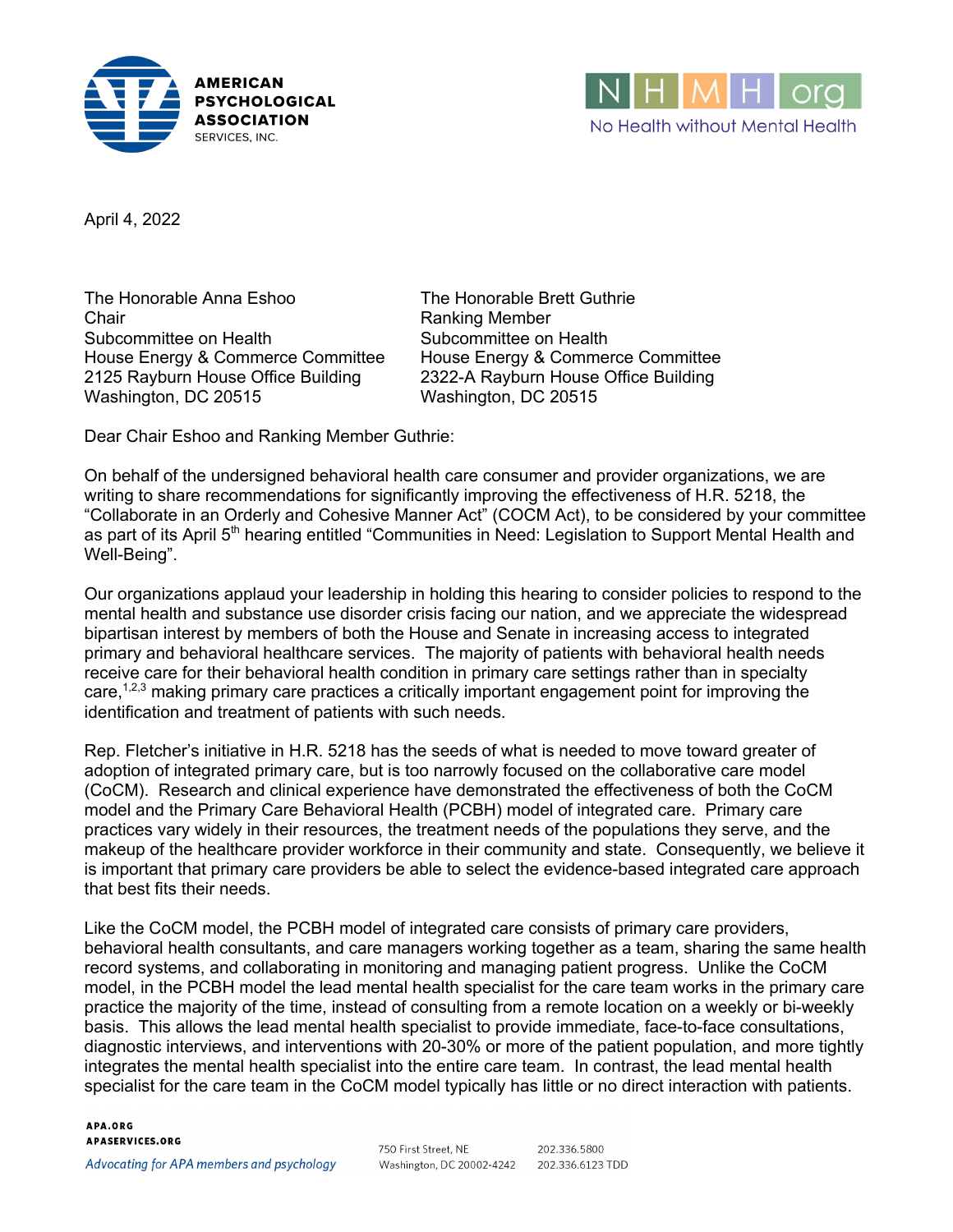There are several reasons for expanding the scope of H.R. 5218 to include PCBH model as a standalone option for integrated care:

- PCBH services improve patient outcomes for patients with behavioral health conditions,  $4,5,6,7$ and increase the efficiency of medical care for patients with behavioral concerns, enabling physicians to see more patients and reduce their personal stress level.<sup>8,9,10</sup> Both patients and providers have reported high levels of satisfaction with PCBH model services.<sup>11, 12</sup>
- While the CoCM model has historically focused on improving outcomes for adults with a diagnosis of depression or anxiety disorder, the PCBH model was developed to support primary care practices in delivering team-based care to improve outcomes for *all* of the clinic's patients. This includes not only patients with mental health and substance use disorders, but also patients with physical or chronic conditions whose treatment could benefit from behavioral health services or interventions. For example, research has shown that PCBH services can improve rates of tobacco cessation, and glycemic control and depression symptoms in patients with diabetes and depression.<sup>13,14,15</sup>
- The PCBH model is particularly well suited for pediatric care, as it allows engagement by the mental health professional with both children and youth and their parents or caregivers. A "two generation" approach to care facilitates the prevention of behavioral disorders and promotion of positive health behaviors, including the teaching of parenting skills and delivery of short-term interventions related to child development.<sup>16</sup> PCBH services have been shown to increase rates of well-child visits and immunizations in the first year of a child's life, improve rates of screening and identification of depressive symptoms and engagement with treatment.<sup>17, 18</sup>
- As defined by the Centers for Medicare and Medicaid Services (CMS) and referenced in H.R. 5218, the CoCM model requires inclusion of a psychiatrist on the care team. Yet there is currently a dire nationwide shortage of psychiatrists. An estimated 55% of the total psychiatric workforce is expected to retire within the next ten years, with the number of psychiatrists leaving the workforce exceeding the number entering the workforce by a multiple of two.<sup>19</sup> Roughly  $70\%$  of rural counties are without a single psychiatrist<sup>20</sup>, and even in urban areas most psychiatrists accept private health insurance for only a few patients per year.<sup>21</sup> Requiring primary care providers to find and contract with a psychiatrist in order to gain assistance in implementing integrated care will in many cases prove to be an insurmountable barrier.
- As written, H.R. 5218 requires adoption of the model of integrated care that is most difficult to implement. As described in a report coproduced by the AIMS Center at the University of Washington, "Collaborative Care is a complex, multi-component clinical practice change that affects the entire workflow of the clinic and all clinic staff.<sup>"22</sup> Most Medicare physicians billing for integrated care services use the PCBH model or a related approach to care integration. Data from the 2019 Medicare Public Use File show that only around 22% of Medicare providers billed for integrated care using the three CoCM codes established by CMS, roughly 5% billed using both the CoCM and CMS's general behavioral health integration (BHI) code for other model services, and roughly  $73\%$  used solely the BHI code.<sup>23</sup>

It is abundantly clear that we are in the midst of a mental health and substance use disorder crisis, with rates of depression, anxiety, stress, substance use disorders, drug overdose deaths, pediatric emergency department visits up sharply over pre-pandemic levels.<sup>24, 25, 26, 27, 28</sup>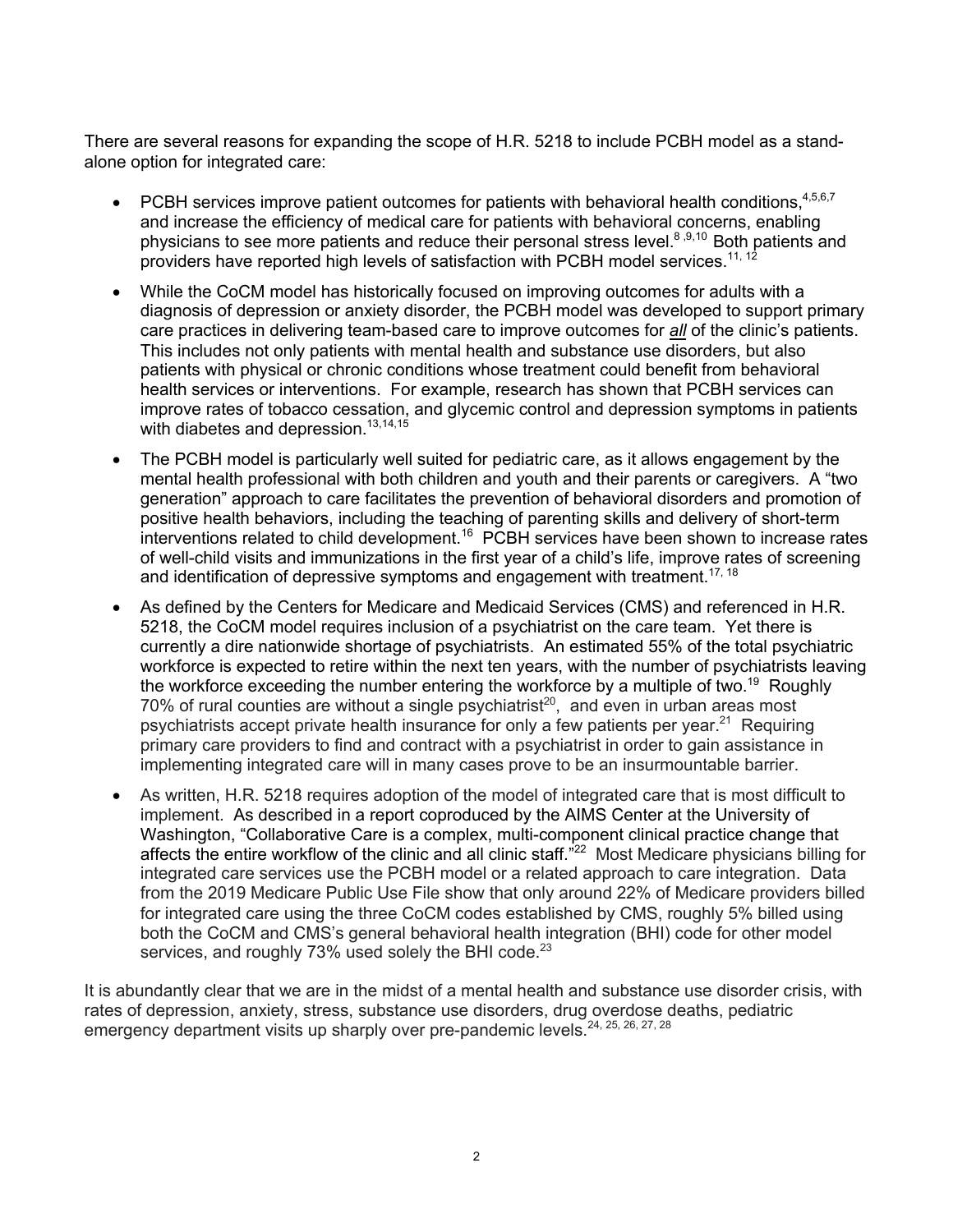Within the last week, the Centers for Disease Control and Prevention has warned of an accelerating mental health crisis among adolescents. The magnitude of the challenge in addressing Americans' mental health needs demands we use all the evidence-based tools at our disposal, and research shows that more than one model of integrated care services can improve patient outcomes, access to care, and increase the efficiency of primary care practices.

We urge your committee to amend H.R. 5218 by explicitly referencing implementation of the highly successful Primary Care Behavioral Health model as an allowed use of grant, incentive payment, and technical assistance support, in addition to the already-referenced Collaborative Care model, blended models of these two approaches, and other models as approved by the Secretary. This would allow primary care physicians to choose the evidence-based intervention that best meets the needs of their patients, and enable an "all hands on deck" response to our behavioral health crisis.

## Sincerely,

American Psychological Association NHMH - No Health Without Mental Health American Association on Health & Disability Association of Medicine and Psychiatry Clinical Social Workers Association International Society of Psychiatric Nurses Lakeshore Foundation Maternal Mental Health Leadership Alliance

<sup>1</sup> Crowley, R. A., Kirschner, N., & Health and Public Policy Committee of the American College of Physicians\*. (2015). The integration of care for mental health, substance abuse, and other behavioral health conditions into primary care: executive summary of an American College of Physicians position paper. *Annals of Internal Medicine*, *163*(4), 298-299.

<sup>&</sup>lt;sup>2</sup> Andrilla, C. H. A., Garberson, L. A., Patterson, D. G., Quigley, T. F., & Larson, E. H. (2021). Comparing the health workforce provider mix and the distance travelled for mental health services by rural and urban Medicare beneficiaries. *The Journal of Rural Health*, *37*(4), 692-699.

<sup>&</sup>lt;sup>3</sup> Wang, P. S., Lane, M., Olfson, M., Pincus, H. A., Wells, K. B., & Kessler, R. C. (2005). Twelve-month use of mental health services in the United States: results from the National Comorbidity Survey Replication. *Archives of general psychiatry*, *62*(6), 629-640.